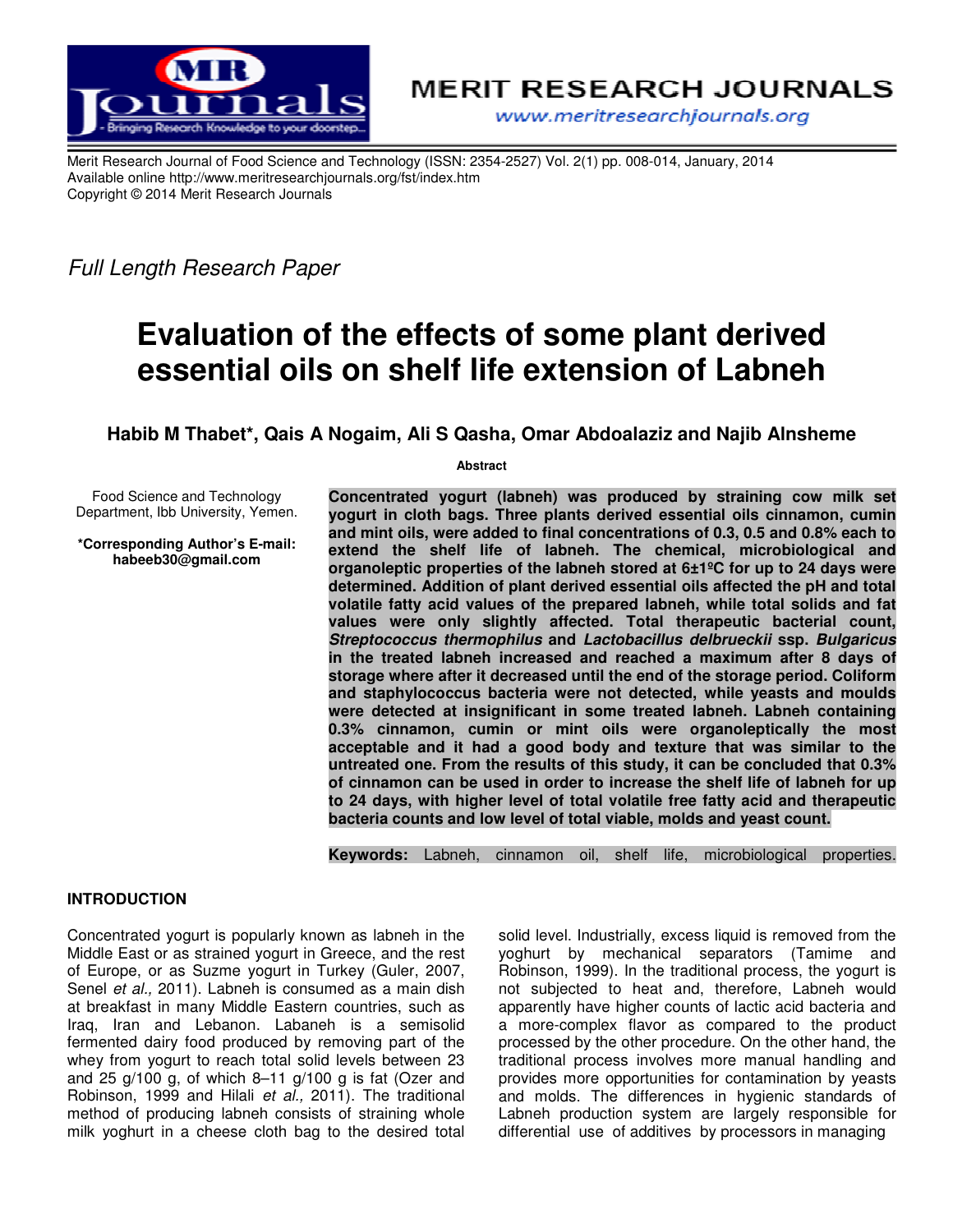**Thabet et al. 009** 

the shelf-life of the product. The processing, properties, and shelf-life of Labneh have been reviewed (Nsabimana et al., 2005). Essential oils are aromatic, oily liquids obtained from plant materials. Steam distillation is the most commonly used method for commercial production of essential oils. It has long been recognized that some essential oils have antimicrobial properties (Burt, 2004) and that they can be used as food flavouring agents or preservatives, and for medicinal purposes (El-Nwawy et al., 1998). Results from studies regarding the effect of different concentrations of essential oils on different microorganisms present in food have been varied, ranging from partial to complete inhibition (Khaleel, 2000). The antimicrobial effect of essential oils has been attributed to the presence of phenols and polypeptides (Farag and Abo Raya 1989 ; Gould, 1996 and Ismail et al., 2006). Lebneh, total plate counts of  $7.5 \times 10^7$  to  $1.87 \times 10^8$  cfu/g and psychrotrophic yeasts and mold and yeast counts of 2.6×10<sup>6</sup> and 4.4×10<sup>6</sup> cfu/g, respectively, have been reported for the product (Dagher and Ali, 1985; El-Samragy et al., 1988 and Yamani and Abu-Jaber, 1994). A shelf life between 7 to 10 days, at refrigeration temperatures, has been recommended (Yamani and Abu-Jaber, 1994). The relatively short shelflife of cloth bag labneh is largely responsible for the wide use of benzoates and sorbates to control growth of spoilage microorganisms (Mihyar et al., 1999). The use of modern processing lines, that minimize manual handling during production, potentially yields a product with superior microbiological quality as compared to that produced by the cloth bag procedure. Though application of prudent measures during production and distribution, being an acid product (pH<4.5) that is kept under refrigeration (5-7 $\textdegree$ C) in retail outlets, labneh has a limited shelf –life especially as its ecology is conducive to the growth of psychrotrophic bacteria, molds and yeasts (Pitt and Hocking, 1999 and Muir and Banks, 2000). The purposes of the present study were to investigate (1) the change in the chemical, microbiological and organoleptic properties of labneh during storage (2) the effect of plant derived essential oils, cinnamon, cumin and mint oils on the shelf life extension of the labneh.

# **MATERIALS AND METHODS**

# **Manufacture of labneh**

Fresh cow's milk with Acidity 0.16-0.17, fat 3.5, lactose 4.4 and pH 6.11-6.14 was obtained from the farm of the animal production department, Agriculture College, Ibb University, Yemen. Spray dried skim milk powder was used then the milk was standardized to 14% total solids.

Labneh was manufactured using the method outlined by Tamime and Robinson, (1999) with some modifications. Milk was batch heated at 90  $^{\circ}$ C for 20 minutes, cooled to  $45^{\circ}$ C and then inoculated with 3% of

the yoghurt starter culture  $(S.$  thermophilus and  $L.$ bulgaricus). The milk was agitated, dispensed in glass containers and incubated at  $40^{\circ}$ C until pH 4.8 it was completely coagulated. The resultant coagulant was mixed and put into cheese cloth bags, which were hung in the refrigerator at  $6\pm1\textdegree C$  for 16 h, to allow drainage of the whey. 0.5% NaCl and 0.001% Tween-80 with the essential oils (cinnamon, cumin and mint) at concentrations of 0.3, 0.5 and 1.0% each, were added to contents of bags. The fresh labneh from each bag was adquoted into small plastic containers (50g) and stored at  $6±1<sup>°</sup>C$  for 24 days. The sample was taken at day 1, 8, 16, 24 for chemical and microbial analysis and measurement of organoleptic properties.

# **Chemical analysis**

The total solids (T.S %), Titratable acidity (T.A %) and fat contents of the different labneh samples were determined using method of Ling (1963). In addition, protein content was determined by the kjeldhl (AOAC 2000). Moreover, total volatile free fatty acids (TVFFA) expressed as ml. 0.1N NaOH/10gm, in labneh samples was estimated using method of Kosikowski (1982).

# **Microbiological analysis**

Total bacterial count was determined according to (APHA, 1978). Enumeration of coliform, lactic acid bacteria, yeasts and molds was carried out as outlined by Marshall (1992) unless otherwise indicated. Labneh containers were wiped from the outside with aqueous ethanol and the contents thoroughly mixed by a sterile spatula. A composite sub-sample was prepared by transferring labneh into a sterile Erlenmeyer flask and blending with sterilized warm diluents, at  $40^{\circ}$ C, until a homogeneous mixture was obtained. Phosphate buffer of pH 7.2 was used as the diluents except for enumeration of lactic acid bacteria where peptone water (0.1 ml/100 ml) was used. Violet red bile agar was used to check for the presence of presumptive coliform after incubation of plates at 32 °C for 24 h. Staphylococcus medium MSA (DIFCO, 1974) was used to count and detect staphylococci. Plate count agar, that contained 0.01 g chloramphenicol/100 g and 0.01 g chloro-<br>tetracycline hydrochloride/100 g, was used to tetracycline hydrochloride/100 enumerate yeasts and molds after incubation at  $25^{\circ}$ C for 5 days. S. thermophilus was enumerated on M17 selective agar medium as described by Krusch et al., (1987) and L. delbrueckii ssp. bulgaricus was enumerated on MRS agar medium as described by Gruev (1982). The agar plates were incubated at 42°C for 48 h. The results are reported as the average from three replicates.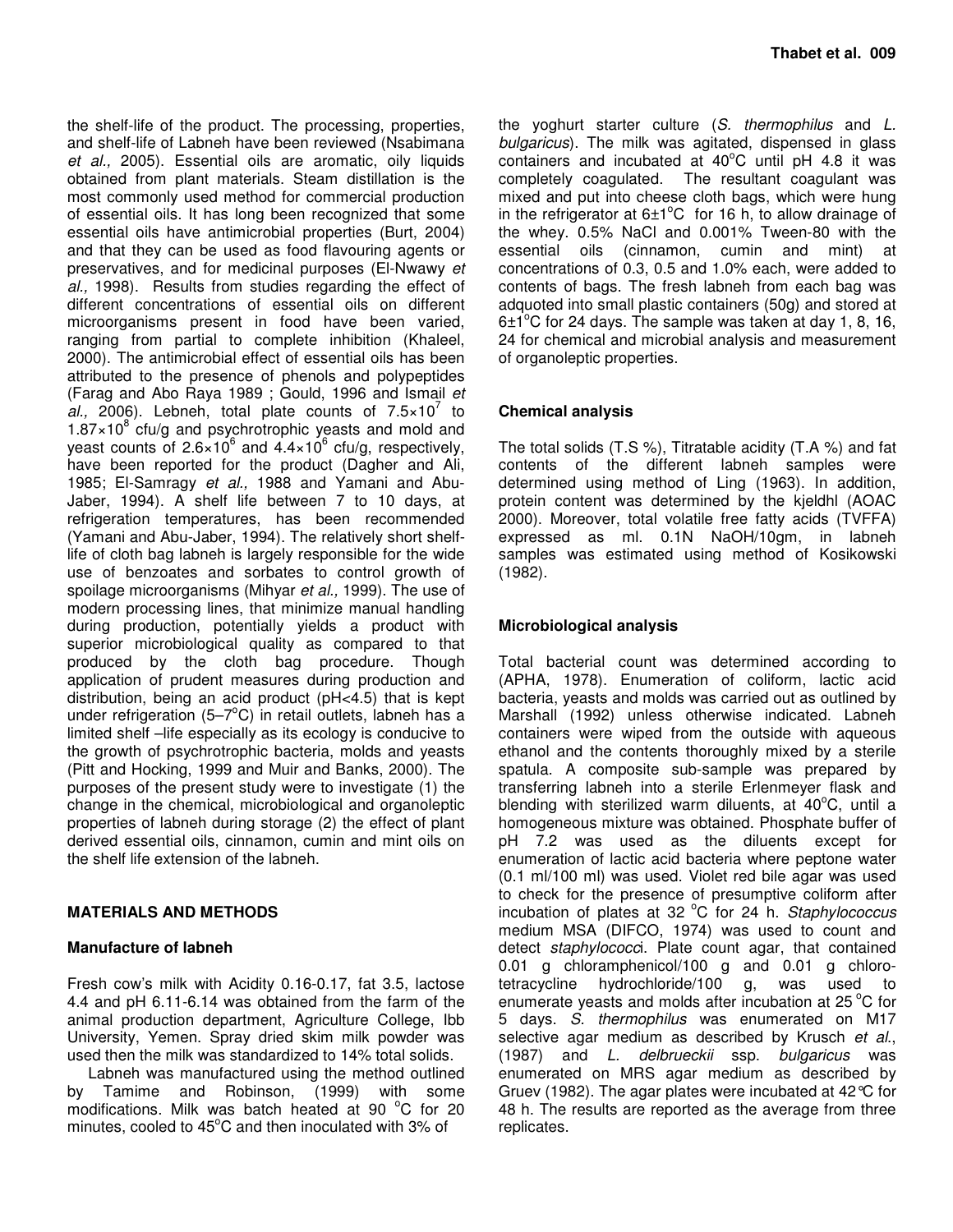|                  | <b>Storage</b> | Control            | <b>Essential</b><br>oil additions |                    |                    |                    |                    |                    |                    |                      |                    |  |
|------------------|----------------|--------------------|-----------------------------------|--------------------|--------------------|--------------------|--------------------|--------------------|--------------------|----------------------|--------------------|--|
| <b>Property</b>  | period         |                    | Mint                              |                    |                    | Cumin              |                    |                    | Cinnamon           |                      |                    |  |
|                  | (days)         |                    | 0.3                               | 0.5                | 0.8                | 0.3                | 0.5                | 0.8                | 0.3                | 0.5                  | 0.8                |  |
|                  | 0              | $23.30^{a}$        | 23.50 <sup>a</sup>                | $23.40^{a}$        | $23.50^{a}$        | 23.50 <sup>a</sup> | 23.45 <sup>a</sup> | $23.30^{a}$        | 23.50 <sup>a</sup> | $23.30^{a}$          | $23.45^{a}$        |  |
|                  | 8              | 23.40 <sup>a</sup> | 23.60 <sup>a</sup>                | 23.50 <sup>a</sup> | 23.50 <sup>a</sup> | 23.50 <sup>a</sup> | 23.50 <sup>a</sup> | $23.40^{a}$        | 23.60 <sup>a</sup> | 23.40 <sup>a</sup>   | 23.60 <sup>a</sup> |  |
| Total<br>Solids% | 16             | 23.40 <sup>a</sup> | 23.60 <sup>a</sup>                | 23.50 <sup>a</sup> | 23.70 <sup>a</sup> | 23.60 <sup>a</sup> | 23.50 <sup>a</sup> | $23.40^{a}$        | 23.60 <sup>a</sup> | 23.40 <sup>a</sup>   | 23.60 <sup>a</sup> |  |
|                  | 24             | 23.50 <sup>a</sup> | 23.70 <sup>a</sup>                | 23.60 <sup>a</sup> | 23.70 <sup>a</sup> | 23.70 <sup>a</sup> | $23.85^{b}$        | $23.50^a$          | 23.70 <sup>a</sup> | 23.50 <sup>a</sup>   | 23.70 <sup>a</sup> |  |
|                  | 0              | 1.40 <sup>a</sup>  | $1.47^{b}$                        | $1.45^a$           | $1.48^{b}$         | 1.46 <sup>c</sup>  | 1.50 <sup>b</sup>  | $1.45^{b}$         | 1.51 <sup>c</sup>  | $1.55^d$             | $1.49^{d}$         |  |
|                  | 8              | $1.57^a$           | $1.57^a$                          | $1.51^a$           | $1.57^a$           | $1.50^{b}$         | $1.51^{b}$         | $1.46^{b}$         | $1.55^{b}$         | 1.58 <sup>b</sup>    | 1.53 <sup>c</sup>  |  |
|                  | 16             | $1.59^{a}$         | $1.59^{a}$                        | $1.55^a$           | $1.59^{a}$         | 1.53 <sup>b</sup>  | $1.59^{a}$         | $1.50^a$           | $1.59^{b}$         | 1.61 <sup>c</sup>    | $1.55^{b}$         |  |
| Acidity%         | 24             | 1.60 <sup>a</sup>  | 1.60 <sup>a</sup>                 | $1.55^a$           | 1.59a              | $1.65^a$           | 1.62 <sup>a</sup>  | $1.53^{a}$         | $1.65^a$           | $1.64^a$             | 1.60 <sup>a</sup>  |  |
|                  | 0              | $35.57^{\circ}$    | $35.68^{\circ}$                   | $35.62^d$          | $36.05^d$          | $35.95^{b}$        | $35.95^{\circ}$    | $36.05^{\circ}$    | $36.00^\circ$      | $35.85$ <sup>c</sup> | $36.25^{\circ}$    |  |
|                  | 8              | $35.60^\circ$      | $35.77^c$                         | $36.22^{\circ}$    | 36.32c             | $36.05^{b}$        | $36.05^{\circ}$    | $36.65^{b}$        | $36.33^{b}$        | $36.45^{b}$          | $36.72^{b}$        |  |
| F/DM%            | 16             | $35.69^{b}$        | 36.00 <sup>b</sup>                | $36.32^{b}$        | $36.50^{b}$        | $36.52^a$          | $36.65^{b}$        | $36.85^{a}$        | $36.37^{b}$        | $36.67^a$            | $36.75^{b}$        |  |
|                  | 24             | $35.80^{a}$        | $36.15^a$                         | $36.57^a$          | $36.75^{\text{a}}$ | $36.62^a$          | $36.85^{\text{a}}$ | $37.00^a$          | $36.70^{a}$        | $36.77^a$            | $37.05^a$          |  |
|                  | 0              | $11.12^{b}$        | $11.28^c$                         | $11.52^{b}$        | $11.51^{b}$        | $11.21^{b}$        | $11.52^c$          | $12.28^{a}$        | $10.87^c$          | $11.25^a$            | 11.69 <sup>d</sup> |  |
|                  | 8              | $11.17^{b}$        | 11.33 <sup>c</sup>                | 11.57 <sup>b</sup> | 11.61 <sup>a</sup> | $11.24^{b}$        | 11.65 <sup>b</sup> | $11.01^b$          | $11.27^{b}$        | $11.34^{a}$          | 11.80 <sup>c</sup> |  |
|                  | 16             | 11.27 $a$          | 11.42 $^{\circ}$                  | 11.61 $b$          | $11.62^a$          | 11.28 $b$          | 11.69 <sup>b</sup> | $12.17^c$          | $11.47^a$          | $11.20^{a}$          | $12.05^{b}$        |  |
| Protein%         | 24             | 11.33 $a$          | 11.47 $\degree$                   | $11.71^{b}$        | 11.71 <sup>a</sup> | 11.31 <sup>b</sup> | 11.85 $a$          | 12.02 <sup>d</sup> | $11.40^{a}$        | $11.10^{a}$          | $11.58^a$          |  |
|                  | 0              | 7.63 <sup>d</sup>  | 7.93 <sup>d</sup>                 | 7.76 <sup>d</sup>  | 7.50 <sup>d</sup>  | 7.97 <sup>d</sup>  | 7.80 <sup>d</sup>  | 7.11 <sup>d</sup>  | $8.11^{d}$         | $7.82^d$             | 7.68 <sup>d</sup>  |  |
|                  | 8              | 7.80 <sup>c</sup>  | 8.13 <sup>c</sup>                 | 7.93 <sup>c</sup>  | 7.76 <sup>c</sup>  | $8.23^c$           | 7.91 <sup>c</sup>  | 7.23 <sup>c</sup>  | 8.63 <sup>c</sup>  | 7.99 <sup>c</sup>    | 7.80 <sup>c</sup>  |  |
|                  | 16             | $7.98^{b}$         | $8.53^{b}$                        | 8.00 <sup>b</sup>  | $7.83^{b}$         | $8.44^{b}$         | $8.11^{b}$         | $7.43^{b}$         | $8.51^{b}$         | $8.11^{b}$           | $7.98^{b}$         |  |
| <b>TVFFA</b>     | 24             | $8.10^{a}$         | 8.93 <sup>a</sup>                 | 8.23 <sup>a</sup>  | 7.93 <sup>a</sup>  | $8.84^{a}$         | 8.21 <sup>a</sup>  | 7.56 <sup>a</sup>  | 8.88 <sup>a</sup>  | $8.34^{a}$           | 8.11 <sup>a</sup>  |  |

**Table 1.** Effect of some essential oils on selected chemical properties of labneh during storage 24 days.

TVFFA values expressed as NaOHml/10g

Titratable acidity expressed as % of lactic acid

F/DM Fat to dry matter

a, b, c, etc letters are indicated for different properties within a row between treatments at ( $P \le 0.05$ ).

## **Organoleptic properties**

All labneh Samples were sensory evaluated for flavour (50 points), body and texture (40 points), and appearance (10 points) according to Keating and Rand-white (1990).

#### **Statistical analysis**

The statistical analysis of the result was carrying out using the general linear model (GLM) procedure of SASS 9.1 program. Two times for each analysis was repeated. All the statistical analysis was performed at 95% level of significance.

## **RESULTS AND DISCUSSION**

## **Chemical properties**

No significant differences ( $P \le 0.05$ ) were observed in the TS, F/DM and protein content of the different labneh, either when fresh or during the storage period. During storage, TS slightly increased and the reason could be due to moisture loss. Similarly, Mutlag and Hassan (2008) also reported that there were no observable differences in TS and F/DM of labneh produced by addition of three different essential oils.

The (TA) values of the treated labneh significantly and gradually increased in all samples during the storage period. As the change in total acidity one factors, which affect the shelf life of labneh. It was observed that the highest values of (TA) were obtained with labneh containing 0.3 % of cumin and cinnamon oils, while fresh it increased up to the 8 days of storage, suggesting that the essential oils had a stimulatory effect on the starter culture and total viable count (Abou Dawood, 2002). Generally in concentrated yogurt such as labneh, acidity and pH values varies depending on the starter culture and draining conditions. For this reason, in terms of acidity and pH there have been main different values in the literature (Rosenthal et al., 1980; Guler, 2007; Abou Ayana and Gamal El Deen, 2011 and Senel et al., 2011). From (Table 1) that the protein in all samples gradually increased till 16 days storage of lebneh, and slightly decreased within 24 days. These results were in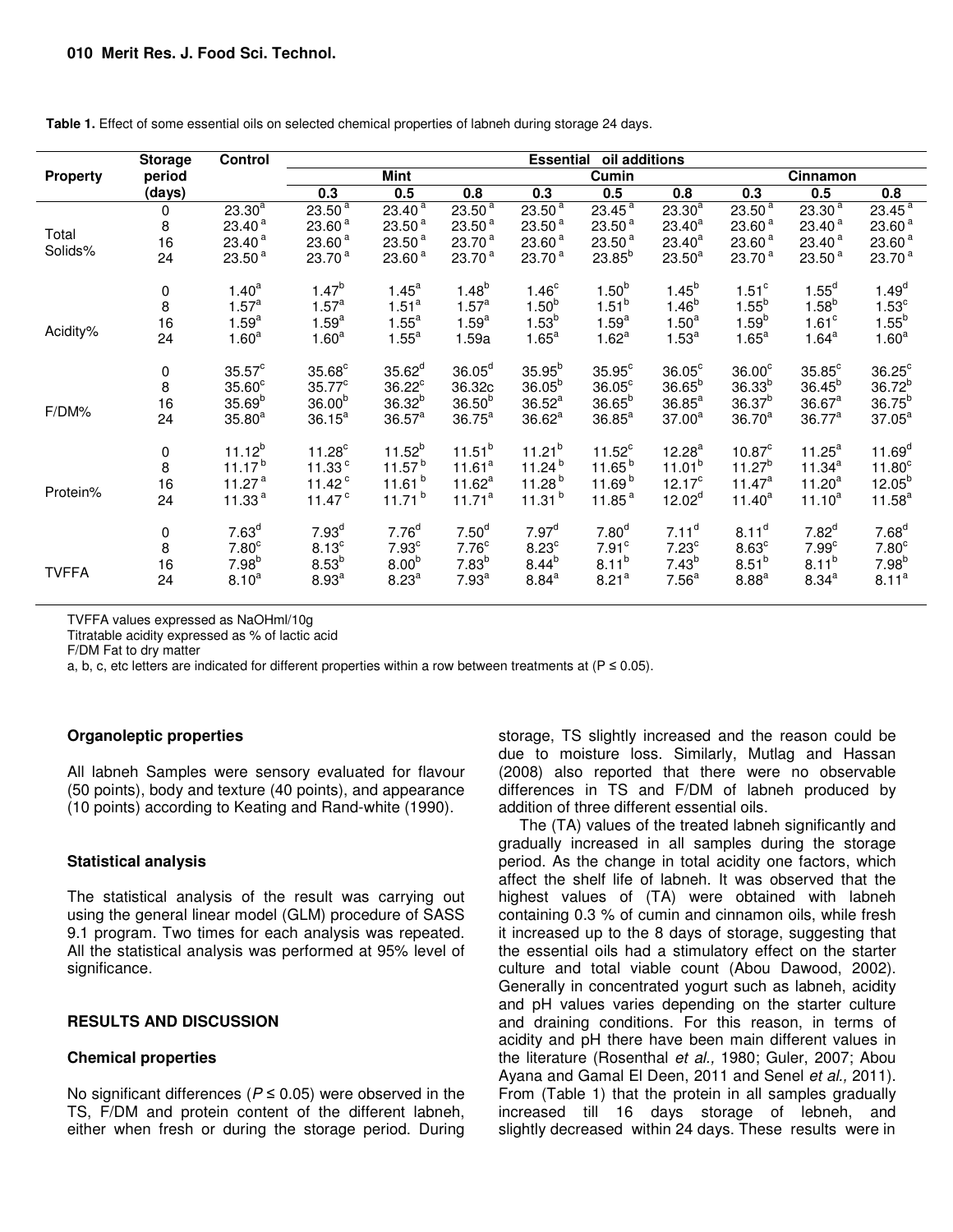|                 |     | <b>Storage</b> | <b>Control</b> | <b>Essential oil additions</b> |           |           |           |           |           |           |           |           |
|-----------------|-----|----------------|----------------|--------------------------------|-----------|-----------|-----------|-----------|-----------|-----------|-----------|-----------|
|                 |     | period         |                | <b>Mint</b>                    |           |           | Cumin     |           |           | Cinnamon  |           |           |
|                 |     | (days)         |                | 0.3                            | 0.5       | 0.8       | 0.3       | 0.5       | 0.8       | 0.3       | 0.5       | 0.8       |
| Total bacterial |     | 0              | 95             | 90                             | 90        | 86        | 92        | 91        | 82        | 88        | 85        | 80        |
| counts          |     | 8              | 110            | 105                            | 102       | 92        | 108       | 106       | 85        | 107       | 102       | 86        |
|                 |     | 16             | 98             | 91                             | 88        | 78        | 92        | 85        | 71        | 90        | 82        | 75        |
|                 |     | 24             | 92             | 80                             | 77        | 60        | 81        | 75        | 62        | 75        | 71        | 64        |
|                 |     | 0              | <b>ND</b>      | <b>ND</b>                      | <b>ND</b> | <b>ND</b> | <b>ND</b> | <b>ND</b> | <b>ND</b> | <b>ND</b> | <b>ND</b> | <b>ND</b> |
| Yeasts<br>molds | and | 8              | <b>ND</b>      | <b>ND</b>                      | ND        | ND.       | ND        | <b>ND</b> | <b>ND</b> | <b>ND</b> | <b>ND</b> | <b>ND</b> |
|                 |     | 16             | 9              | <b>ND</b>                      | <b>ND</b> | <b>ND</b> | <b>ND</b> | <b>ND</b> | <b>ND</b> | <b>ND</b> | <b>ND</b> | <b>ND</b> |
|                 |     | 24             | 17             | 9                              | ⇁         | 5         | 8         | 8         | 6         | ND        | <b>ND</b> | ND        |
|                 |     |                |                |                                |           |           |           |           |           |           |           |           |

**Table 2.** Microbiological analysis of total counts and yeasts and molds of lebneh during 24 days

Total bacterial × 10<sup>6</sup>cfu /g labneh :yeasts and molds × 10<sup>2</sup>cfu /g labneh: ND, Not Detected.

agreement with that obtained by Mutlag and Hassan (2008), who reported that the percentage of protein in labneh made with the addition of the essential oils showed a gradual but significant increase in all treatments during the storage period compared to the untreated control labneh. The data also showed that labneh containing 0.8% of cumin and cinnamon oils have the highest protein content (12.30 - 12.10%), while the lowest protein content was from was from the untreated control labneh (11.10 - 11.34%) followed by the labneh manufactured with 0.3% of either the cumin, cinnamon and mint essential oils. From the same (Table 1), the total volatile fatty acids (T.V.F.F.A) contents were significantly affected by addition of essential oil during the storage period. The decrease in TVFFA was observed as the concentration of essential oils increased and may be due to the inhibitory effect of these essential oils to moulds and lipolytic bacteria, especially at higher concentrations. These results are in agreement with Ragab (2000), who reported that the TVFFA contents of labneh were affected by the type of essential oil. The highest value of TVFFA was recorded for labneh manufactured with 0.3 % of all the essential oils, whereas the lowest TVFFA values were recorded with labneh treated with 0.8% of the essential oils, followed by untreated control labneh.

## **Microbiological analysis**

The total viable count (TVC) decreased in the presence of essential oils compared with the control samples (Table 2). The results might be due to the antibacterial effect of essential oils, during per storage period. On the other hand total bacterial viable count increased then decreased until the end (24<sup>th</sup> day) to reach 92  $\times$  10<sup>6</sup> cfu/g in the control sample, while in the treated lebneh the TVC ranges from  $60 - 81 \times 10^6$  cfu/g for labneh treated with 0.8% and 0.3% of mint and Cumin oils, respectively. Sahan et al., (2004) report that, the total

aerobic bacteria counts decreased during the storage. Count of lactic acids bacteria (Figures 1 and 2) illustrate that the counts for S. thermophilus and Lactobacillus delbruckii ssp. bulgaricus that in all cases (treated and untreated) increased gradually up to 8th day of storage and then decreased thereafter. The results obtained for S. thermophilus indicated that the highest count was obtained for labneh treated with 0.3 and 0.5 % of cinnamon and mint oil on the 8th day of storage (27 and  $25 \times 10^6$  cfu/g, respectively), while the lowest counts were obtained for labneh made with different concentrations of cumin oil (Figure 1). In the case of Lactobacillus delbruckii ssp.bulgaricus, the highest count was obtained from labneh treated with 0.3 % of cinnamon on the 8th day of storage (34  $\times$ 10<sup>6</sup> cfu/g), while the lowest count was observed in labneh treated with 0.8% of cumin 24 days of storage (6  $\times$ 10<sup>6</sup> cfu/g) (Figure 2). Our results indicated that these bacteria increased during the first eight days of storage then decreased till the end as well as bacteria were not inhibited by low concentrations of the different essential oils, while, increases in the oil concentrations lead to decreases in lactic acid bacterial counts. Similarly it has been reported that addition of some aromatic and essential oils to yoghurt and labneh during its manufacture had a stimulatory effect on lactic acid bacteria by enhancing their growth and acid production (Abou Ayana and Gamal El Deen, 2011 and Khaleel, 2000). El-Nawawy et al., (1998) confirmed that the presence of some herbs, including thyme, in the manufacture of yoghurt increased the counts of S. thermophilus and L. bulgaricus compared to untreated controls during storage. Coliform and Staph.aureus bacteria counts, both coliform and Staph. aureus were not detected in any of the labneh prepared by addition of the respective essential oils (data not shown). The suggestion due to effect of compounds present in essential oil, Burt, (2004) reported that essential oils contain phenolic compounds that are primarily responsible for their antimicrobial properties.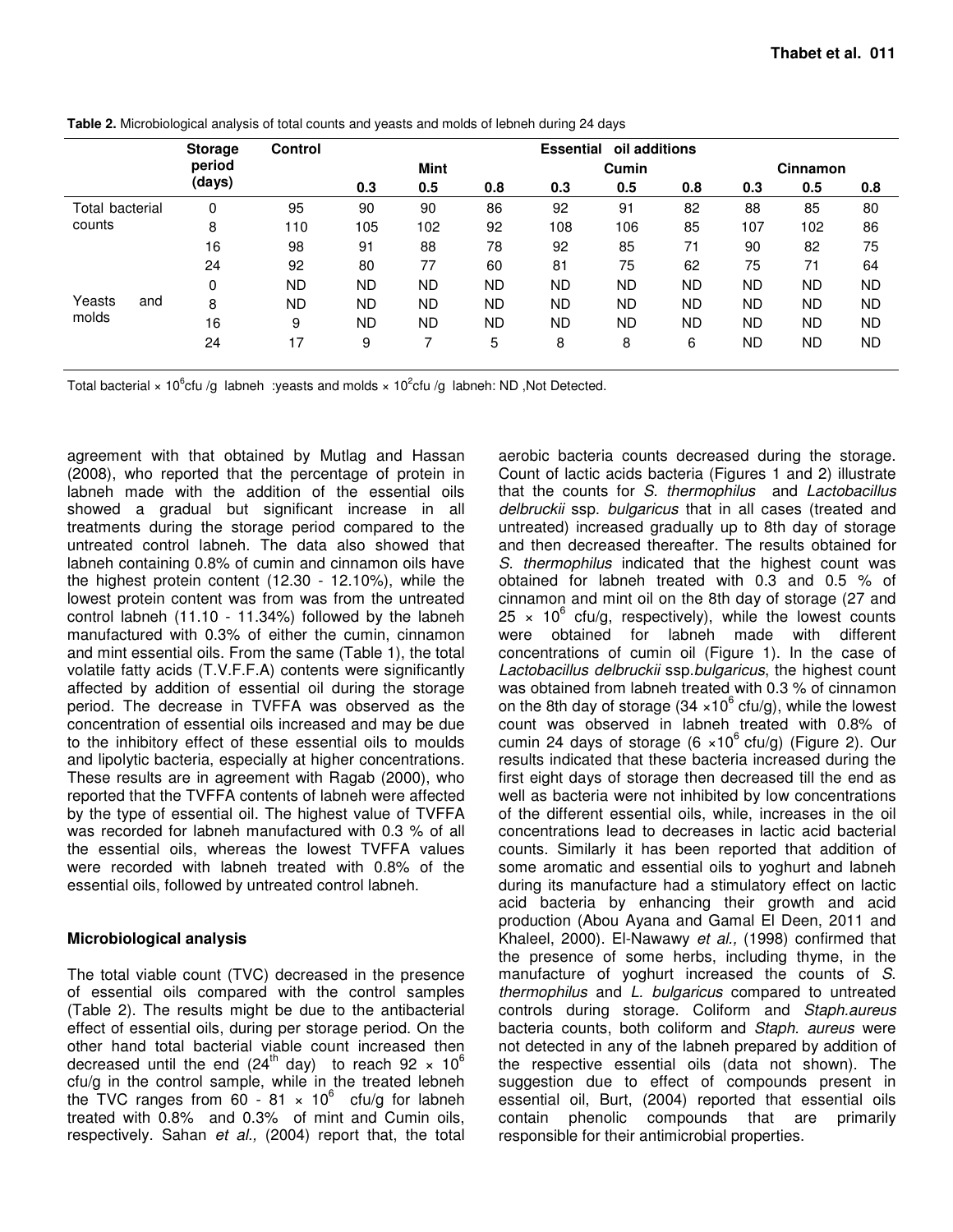

**Figure 1.** Effect of cinnamon (Ci), cumin (C) and mint (M) essential oils on the counts of lactic acid bacteria S. thermophilus. The count was calculated as (cfu  $\times$  10<sup>6</sup>/g labneh).



#### Concentration of essintail oil

**Figure 2.** Effect of cinnamon (Ci), cumin (C) and mint (M) essential oils on the counts of lactic acid bacteriaL. bulgaricusof labneh during storage. The count was calculated as (cfu  $\times$  10<sup>6</sup>/g labneh).

#### **Yeast and mould counts**

The quality and the shelf life of labneh evaluated with yeast and mould counts, so yeasts and moulds were not detected in labneh containing cinnamon oil throughout the storage period, while in labneh containing cumin and mint oils were detected at the end of storage period  $24<sup>th</sup>$ day (Table 2). Manso et al., (2013) supported our results by demonstrating the influence of the substrate of several

packaging materials containing cinnamon (Cinnamomun zeylanicum), where essential oil as active agent on the antifungal activity against A. flavus. Yeasts and moulds were detected in the untreated control, only after 16 days of storage (9×10<sup>2</sup>cfu/g), these results might be due to antimicrobial effects of essential oils with treatment labneh. These results are in agreement with Mutlag and Hassan (2008), both reported that essential oil from thyme had antifungal and antimicrobial activities. Results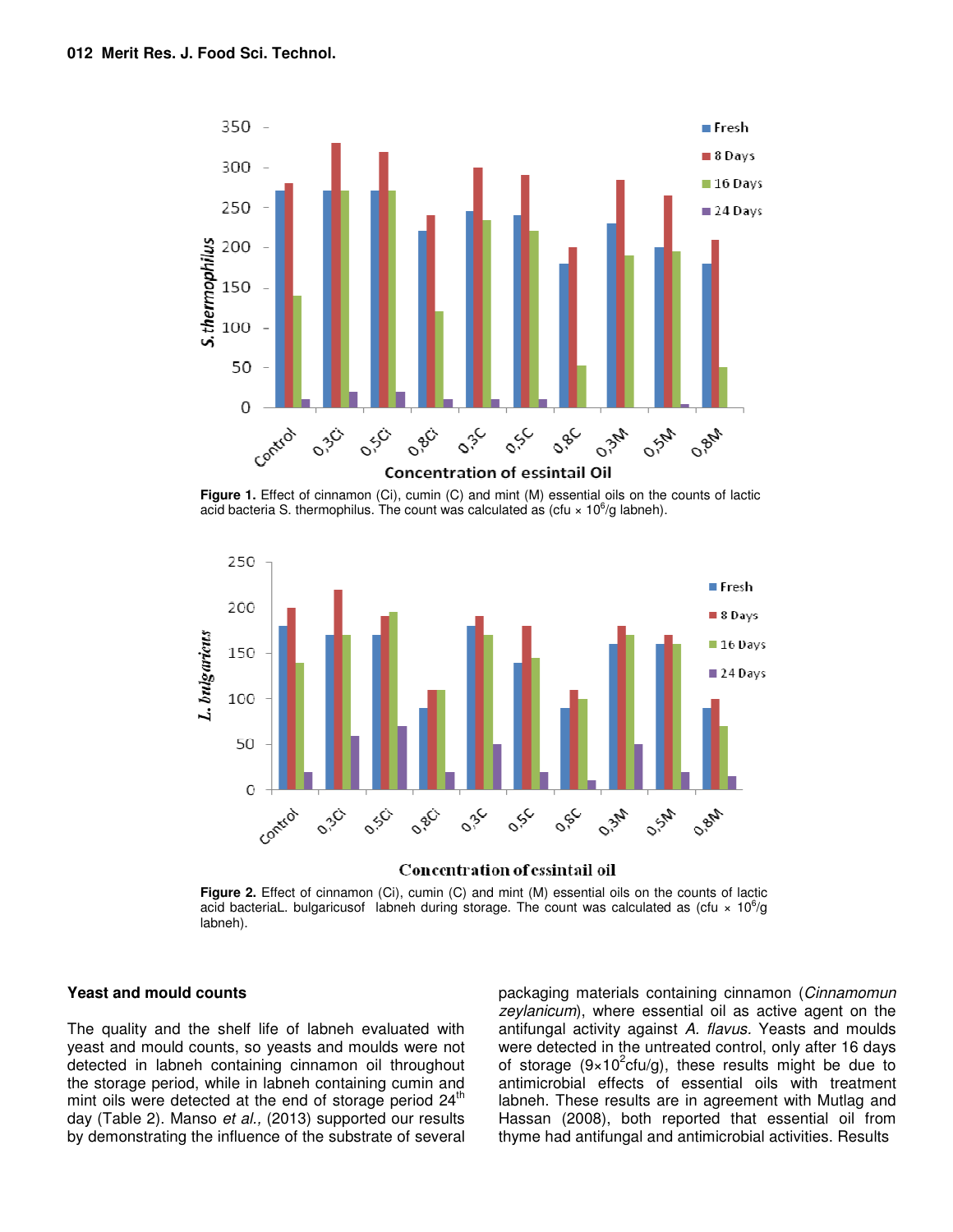

Concentration %

**Figure 3.** Organoleptic properties of labneh treated with (Ci), cumin (C) and mint (M) essential oils essential oils during 24 days.

of this work provide the best alternative to preserve the labneh by using the essential oil instead of chemicals preservatives. Mihyar et al., (1999) reported that more than 400 mg of sodium benzoate per Kg of labneh were needed to control the counts of yeast and mould such a S.cerevisiae, Pichia farinose, candida blankii and Trichosporon brassicae to 105 cfu/g after 14 days at  $5C^{\circ}$ . while 150 and 300 mg of sodium benzoate per Kg of labneh were needed for Geotrichum candidum and Trichosporon cutaneum, respectively.

#### **Organoleptic properties**

Results given in Figure (3) shows the organoleptic evaluation of labneh which was treated with essential oil compared with the untreated control. The highest scored points was in labneh treated with 0.3% essential oils till the end of storage and decreased with an increase in the concentration of the essential oils, while untreated labneh till in 16 days of storage. In addition, as well as the total scores of the sensory evaluation decreased gradually during storage. The control and treated labneh samples treated with 0.8% had lowest points and decreased to reach 35 in twenty four day of storage and was not accepted and rejected by most of the plane lists. There were considerable and significant differences (P≤0.05) in the samples treated with either cinnamon, cumin or mint as compared with the untreated control.

#### **CONCLUSION**

The natural antimicrobial is wide and there are still a great number of possibilities to explore. The tested plant derived oils must be thoroughly described and identified in the future studies as food preservation. The results of the present study showed that, the addition of essential

oils can be used to increase the shelf life of labneh, the cinnamon oil at 0.3% has shown to extend the shelf life for up to 24 day at 6  $\pm$  1<sup>o</sup>C with acceptable taste, flavor and without any microbial spoilage.

#### **REFERENCES**

- Abou Ayana IAA, AA Gamal El Deen (2011). Improvement of the properties of goat's milk labneh using some aromatic and vegetable oils. Int. J. Dairy Sci. vol.6, pp. 112–123.
- Abou Dawood SAI (2002). Sensitivity of yeast flora of labneh to spices.Egyptian J. Dairy Sci. vol.30, pp. 35-42.
- AOAC (2000). Official Methods of Analysis. Association of Official Analytical Chemists, Washington, DC.
- APHA (1978). Standard Methods for the Examination of Dairy Products 1970., American Public Health Association Inc, Broadway, New York.
- Burt S (2004). Essential oils: their antibacterial properties and potential applications in foods rev. Int. J. Food Microbial. Vol.94, pp. 223-253.
- Dagher S, A Ali (1985). Effect of pasteurization, centrifugation and additives on quality of concentrated yogurt (Labneh). J. Food Protection, Vol. 48, pp. 300–302.
- DIFCO (1974). Manual of Dehydrated Culture Media and Reagents for Microbiological and Clinical Laboratory Procedures, Difco laboratories, Michigen, USA.
- El–Nawawy MA, El–Kenany YM, EA Abd El–Ghaffar (1998). Effect of some herb plants on the use of yoghurt culture. Annals of agriculture Sci.7th. Conf. Agric. Dev. Res. Fac. Agric. Ain Shams University of Cairo, Egypt. 15-17 December.
- El-Samragy YA, Fayad EO, Aly AA, AEA Hagrass (1988). Properties of labneh-like product manufactured using Enterococcus starter cultures as novel dairy fermentation bacteria. J. Food Protection, Vol. 51, pp. 386–390.
- Farag RS, SH Abo Raya (1989). Influence of some spices, essential oils on Aspergillus parasiticus growth and production of aflatoxins in synthetic medium. J. Food Sci. vol.45, pp. 70-74.
- Gould GW (1996). Industry perspective on the use of natural perspective on the use of natural antimicrobial and inhibitors for food applications. J. Food Protect. Suppl., pp. 82-86.
- Gruev P (1982). Practical manual of microbiology of milk and milk products. Plovidov Pub, Bulgaria, pp. 47– 50.
- Guler Z (2007). Changes in salted yoghurt during storage. Int. J. Food Sci.Technol., vol. 42, pp. 235–245.
- Hilali M, El-Mayda E, B Rischkowskya (2011). Characteristics and utilization of sheep and goat milk in the Middle East. Small Rumin.